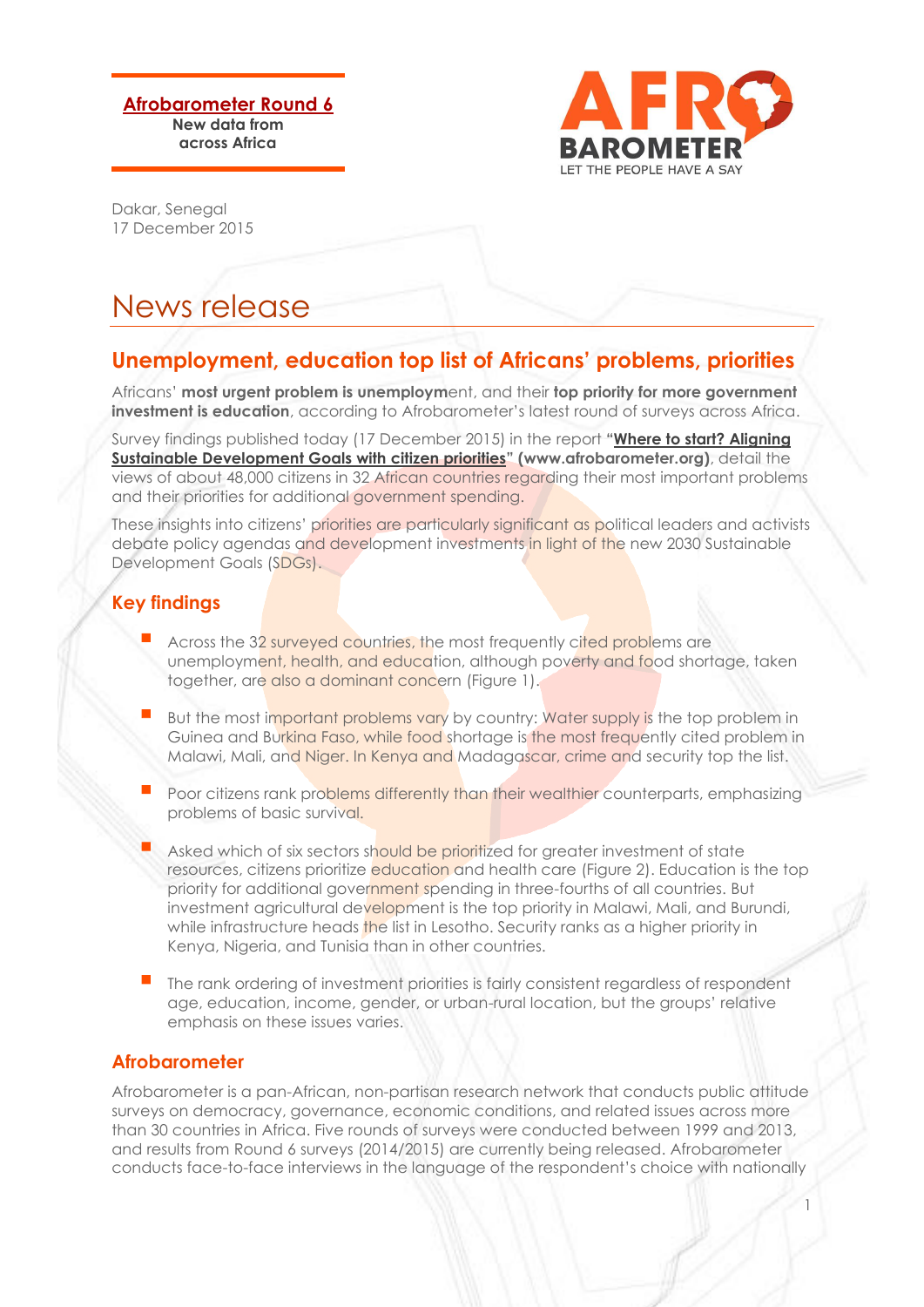

representative samples, which yield country-level results with a margin of sampling error of +/-2% (for a sample of 2,400) or +/-3% (for a sample of 1,200) at a 95% confidence level.

Round 6 interviews were conducted with more than 52,700 citizens in 36 countries, representing the views of more than three-fourths of the continent's population. This first of Afrobarometer's global releases of Round 6 data focuses on 32 countries. Additional findings on a range of key issues will be released over the coming months.

## **Charts**



**Figure 1: Most important problems** | 32 countries | 2014/2015

**Respondents were asked:** *In your opinion, what are the most important problems facing this country that government should address?* 

*Note: Respondents could give up to three responses. Figure shows % of respondents who cite each problem among their top three.*